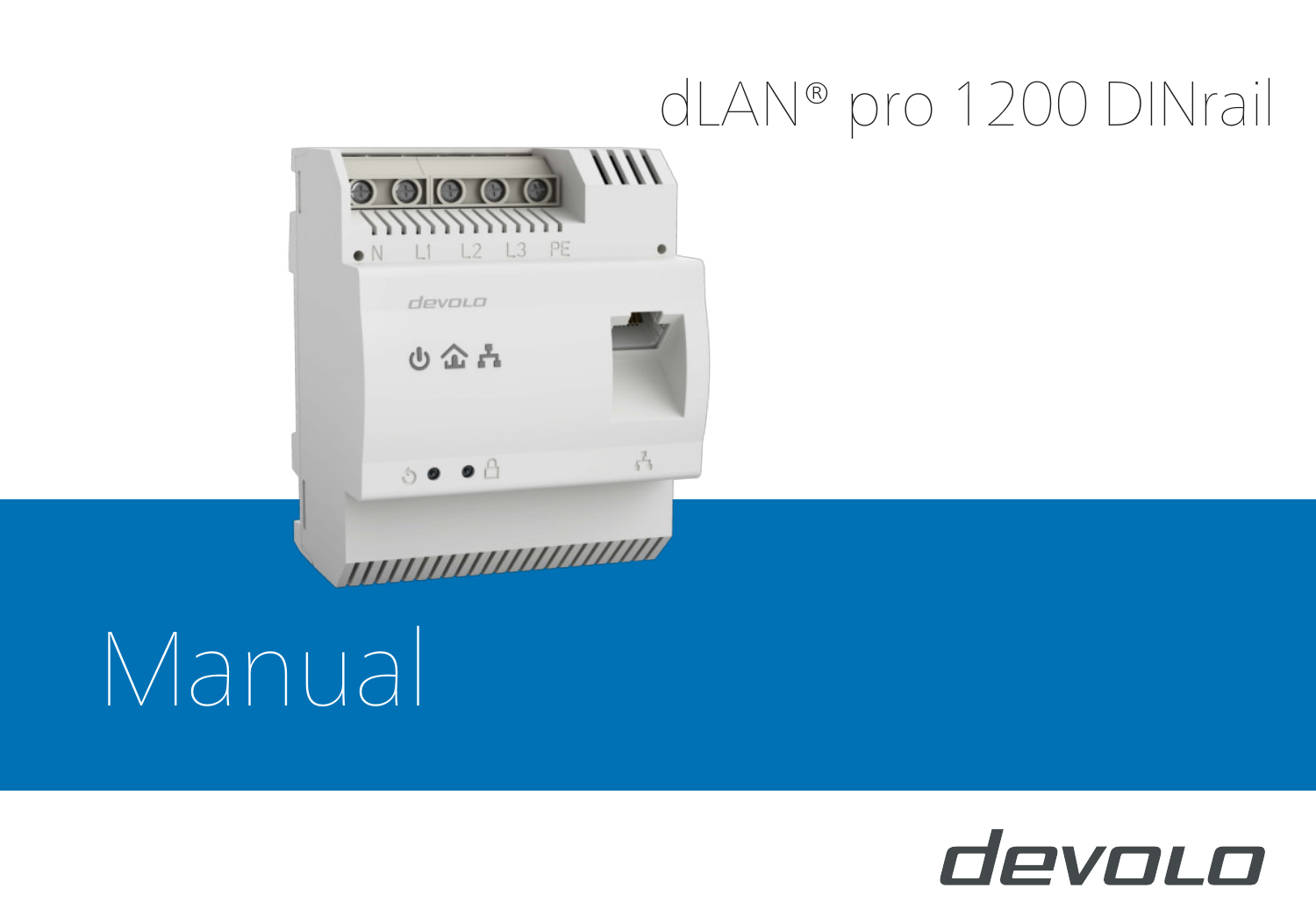## devolo dLAN® pro 1200 DINrail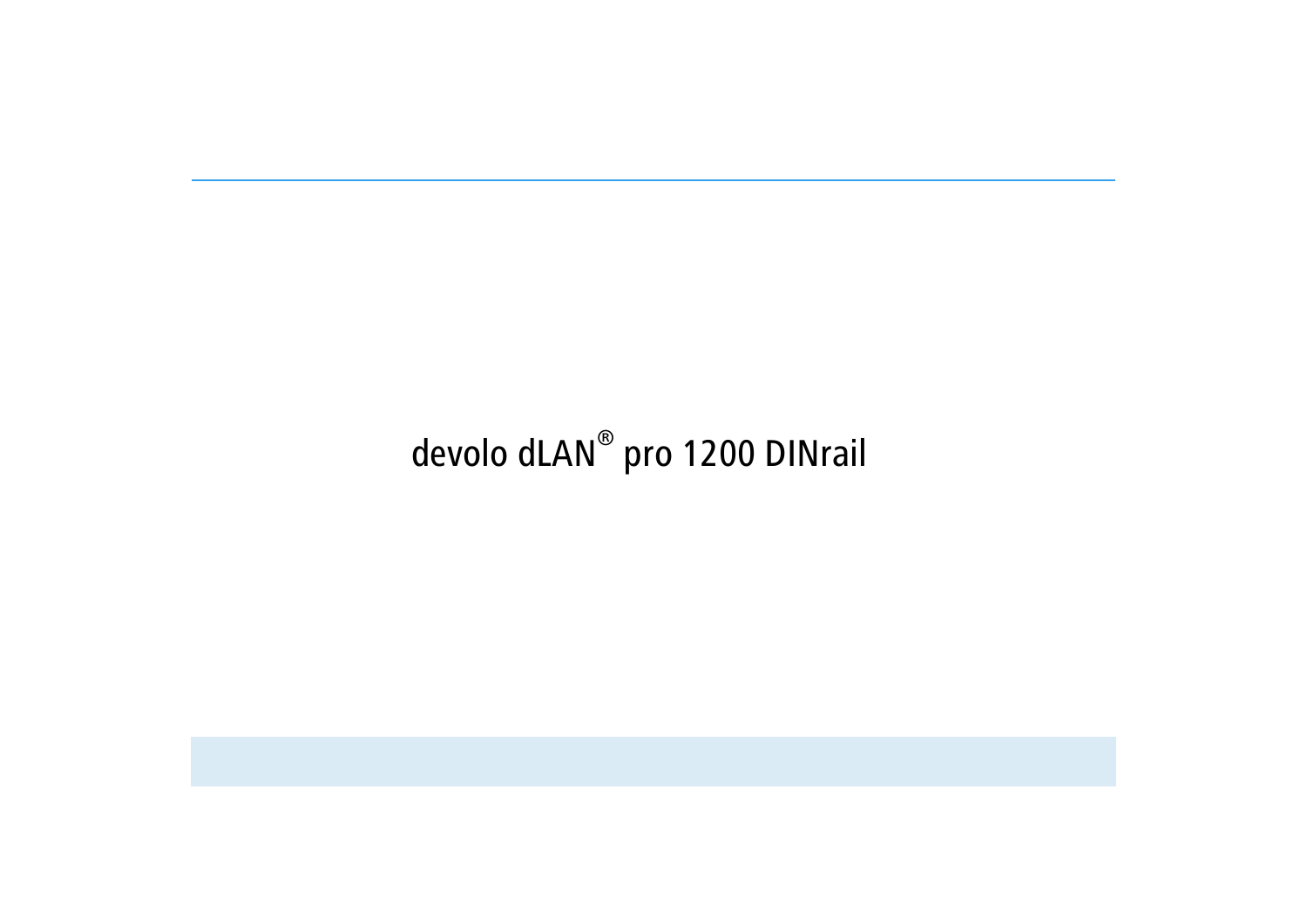#### © 2018 devolo AG Aachen (Germany)

While the information in this manual has been compiled with great care, it may not be deemed an assurance of product characteristics. devolo shall be liable only to the degree specified in the terms of sale and delivery.

The reproduction and distribution of the documentation and software supplied with this product and the use of its contents is subject to written authorization from devolo. We reserve the right to make any alterations that arise as the result of technical development.

#### Trademarks

Linux® is a registered trademark of Linus Torvalds.

Ubuntu®is a registered trademark of Canonical Ltd.

Windows<sup>®</sup> and Microsoft<sup>®</sup> are registered trademarks of Microsoft, Corp.

devolo, dLAN® and the devolo logo are registered trademarks of devolo AG.

All other names mentioned may be trademarks or registered trademarks of their respective owners. Subject to change without notice. No liability for technical errors or omissions.

#### devolo AG

Charlottenburger Allee 67 52068 Aachen

Germany

**<www.devolo.com>**

Aachen, March 2018 Version: 1.1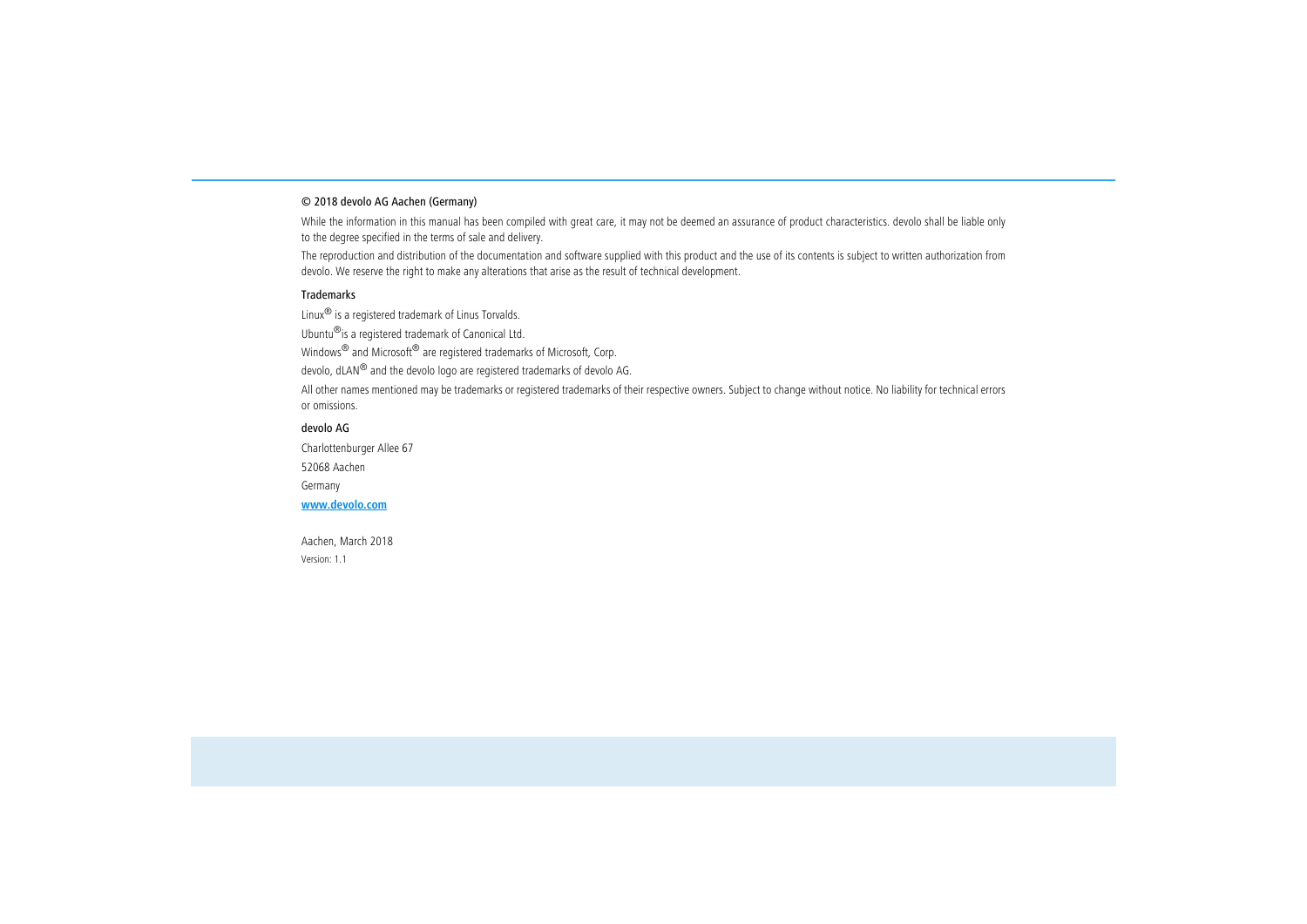## **Contents**

| $\mathbf{1}$  | Preface 5<br>1.1<br>1.2 | 111<br>1.1.2                                   |
|---------------|-------------------------|------------------------------------------------|
| $\mathcal{L}$ | 2.1<br>2.2<br>2.3       | 2.2.1<br>222<br><b>Ports</b><br>7.7.3<br>2.2.4 |
| 3             | 3.1<br>3.2              |                                                |
| 4             | 4.1<br>4.2              | 4.2.1<br>4.2.2                                 |
| 5.            | 5.1<br>5.2              |                                                |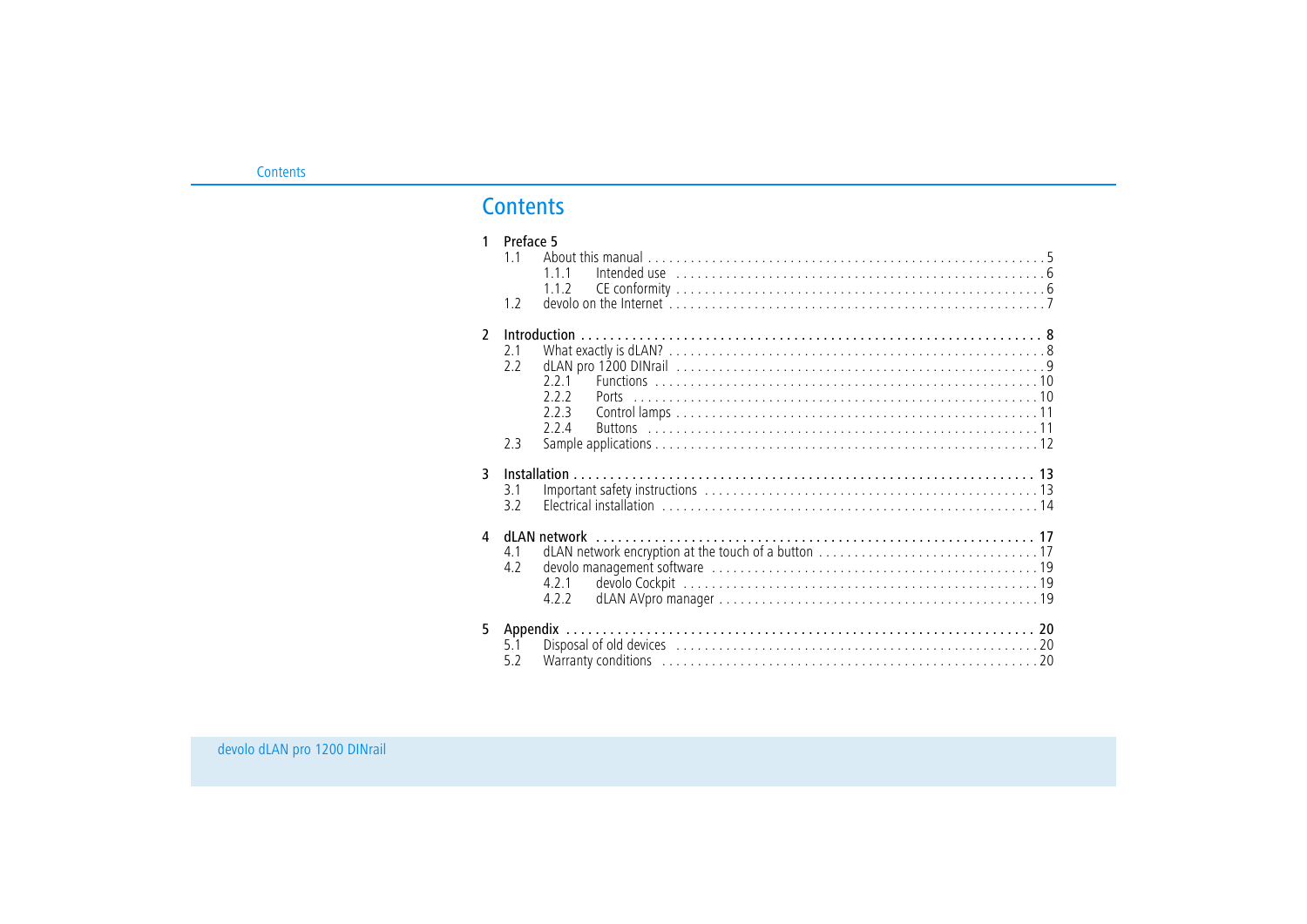## <span id="page-4-0"></span>1 Preface

*Thank you for placing your trust in this product.*

devolo dLAN solutions are a favourably priced option to establish a broadband IP network in a building using the power grid.

*The dLAN pro 1200 DINrail transmits data, voice and video over the power line at rates up to 1200 Mbps. Whether used in a simple home network or as a link between the power industry and telecommunications for transmission of consumption data—the dLAN pro 1200 DINrail is versatile. It can be connected to the mains supply in either a singlephase or three-phase connection.* 

## <span id="page-4-1"></span>1.1 About this manual

Having begun with the introduction to the "dLAN" topic and the functional description of the dLAN pro 1200 DINrail with corresponding networking examples in **Chapter 2**, in **Chapter 3** you will learn how to set up the dLAN pro 1200 DINrail successfully while taking into account the safety instructions. For information on configuring the dLAN network, please see **Chapter 4**. **Chapter 5** contains statements about the product's environmental compatibility as well as our warranty terms.

The technical data on the product can be found under [www.devolo.com](https://www.devolo.com/).

#### Description of the icons

This section contains a brief description of the icons used in this manual and/or on the rating plate, the device connector, as well as the icons used on the package:

| Icon | <b>Description</b>                                                                                                                               |
|------|--------------------------------------------------------------------------------------------------------------------------------------------------|
|      | Very important safety symbol that<br>warns you of imminent electrical<br>voltage which if not observed can<br>result in serious injury or death. |
|      | An important note that should be<br>observed which can potentially<br>lead to material damages.                                                  |
|      | The installation may be per-<br>formed by a qualified electrician<br>only.                                                                       |
|      | The device may only be used<br>indoors in dry conditions.                                                                                        |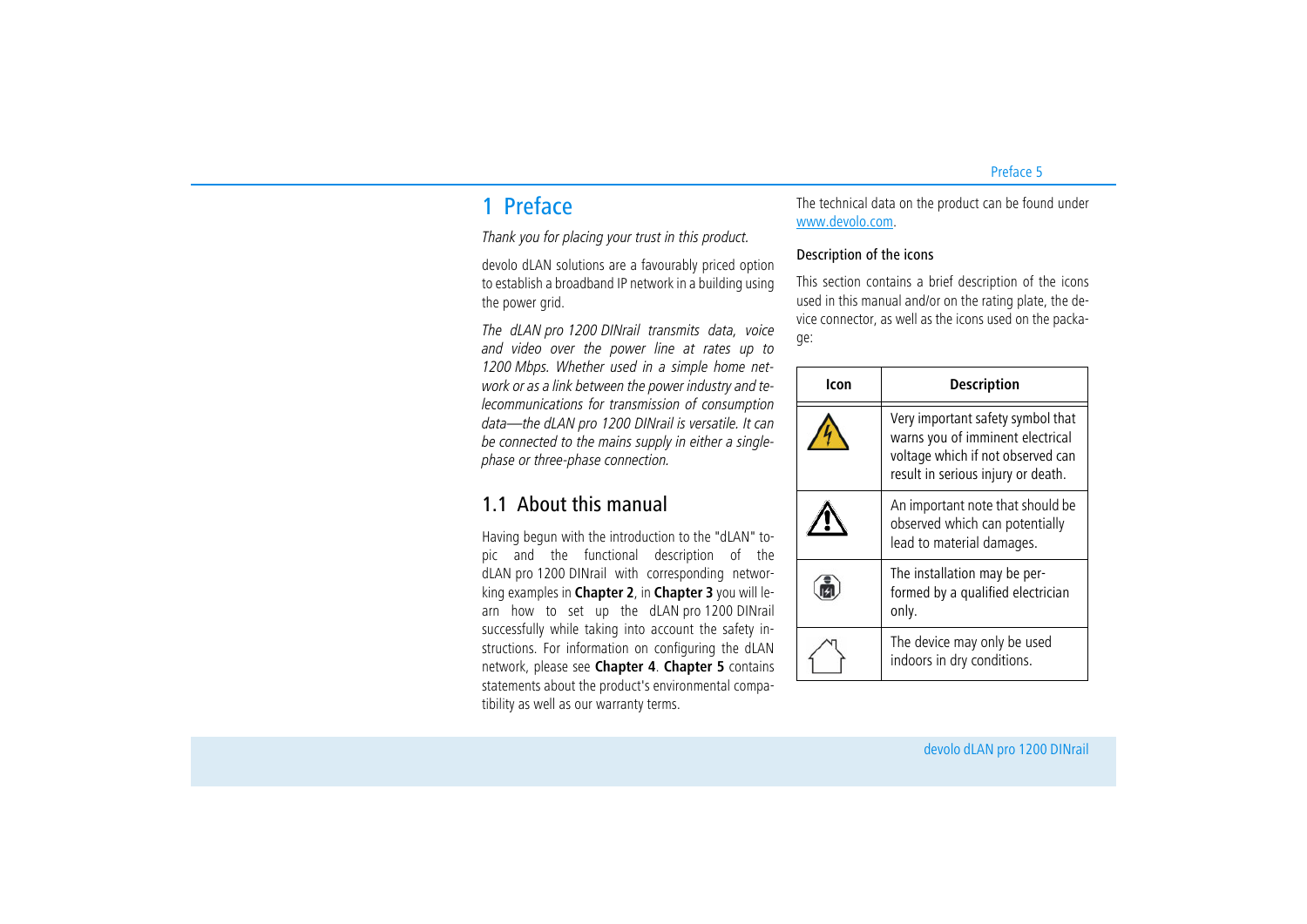| Icon | <b>Description</b>                                                                                                                                                                                                                                                                                         |
|------|------------------------------------------------------------------------------------------------------------------------------------------------------------------------------------------------------------------------------------------------------------------------------------------------------------|
| CE   | The manufacturer/distributing<br>company uses the CE marking to<br>declare that the product meets all<br>applicable European regulations<br>and has been subjected to the<br>prescribed conformity assessment<br>procedures.                                                                               |
|      | It is used to prevent the occur-<br>rence of waste electrical and<br>electronic equipment and to<br>reduce this type of waste through<br>reuse, recycling and other forms<br>of utilisation. It establishes mini-<br>mum standards for handling<br>waste electrical and electronic<br>equipment in the EU. |
|      | Additional information, back-<br>ground material and configura-<br>tion tips for your device.                                                                                                                                                                                                              |
|      | Indicates a completed course of<br>action                                                                                                                                                                                                                                                                  |

### <span id="page-5-0"></span>1.1.1 Intended use

*Use the adapter as described in these instructions to prevent damage and injuries.*

> **CAUTION! Damage to the device caused by ambient conditions Only use device indoors in dry conditions**

*The intended use of the dLAN pro 1200 DINrail is connecting devices in the installation area (e.g. intelligent power meter (MUC), Internet access device) to the household dLAN network for data transmission (e.g. consumption data, Internet data).* 

*The dLAN pro 1200 DINrail is intended for installation on the top-hat rail in the installation area of overvoltage category 3 or lower.* 

## <span id="page-5-2"></span><span id="page-5-1"></span>1.1.2 CE conformity

The product conforms to the basic requirements of **directives 2014/35/EU**, **2014/30/ EU, 2011/65/EU** and **2009/125/EC**.

The product is intended for operation in the EU, Switzerland and Norway. The product is a Class B device.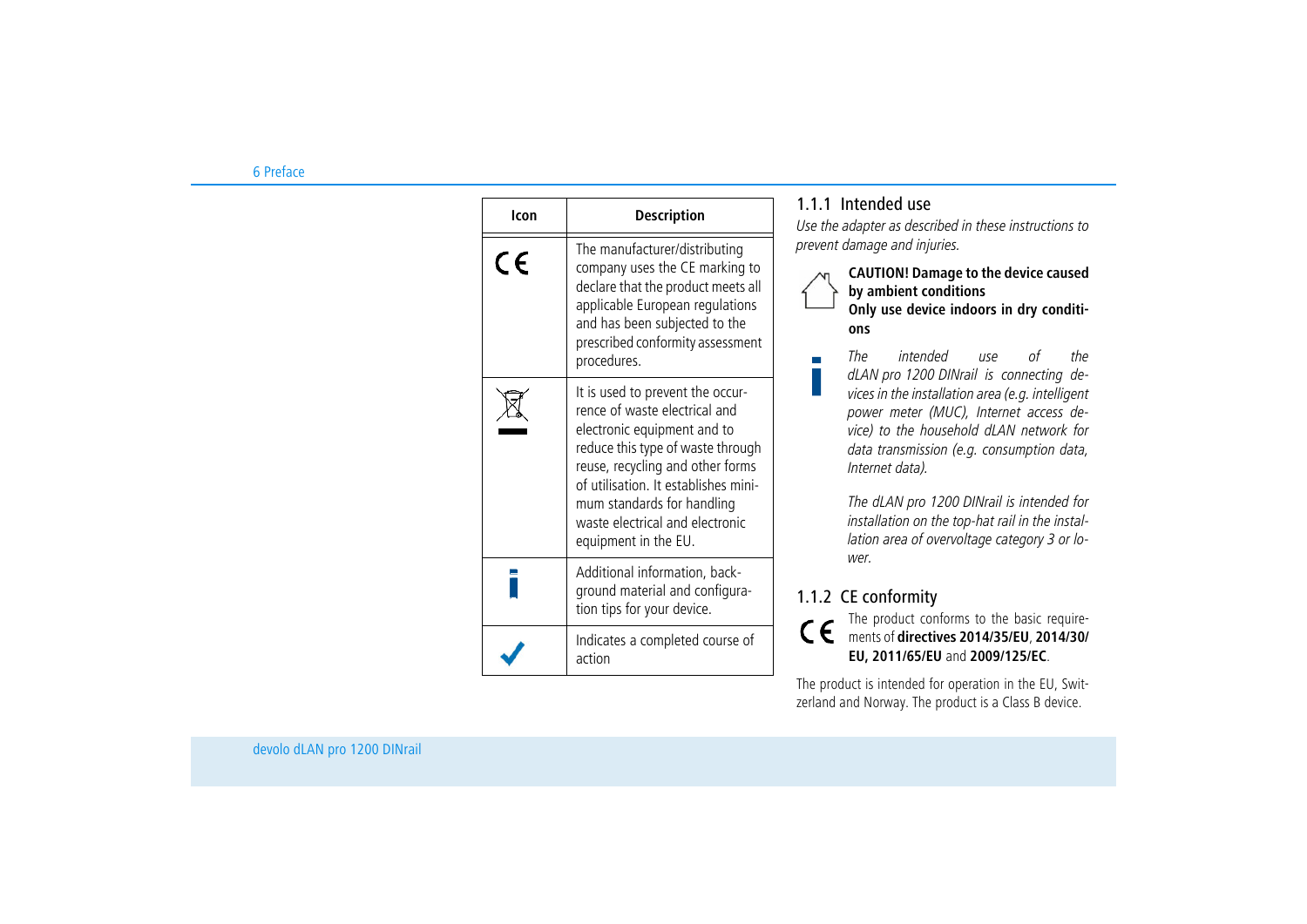*A printout of the simplified CE declaration is included with the product. You can also find it online at* [www.devolo.com](https://www.devolo.com/)*.*

## <span id="page-6-0"></span>1.2 devolo on the Internet

For detailed information on our products and dLAN, visit [www.devolo.com](https://www.devolo.com/). The **Powerline** area not only contains product descriptions and documentation, but also updates of devolo software and your device's firmware.

If you have any further ideas or suggestions related to our products, please don't hesitate to contact us at support@devolo.com!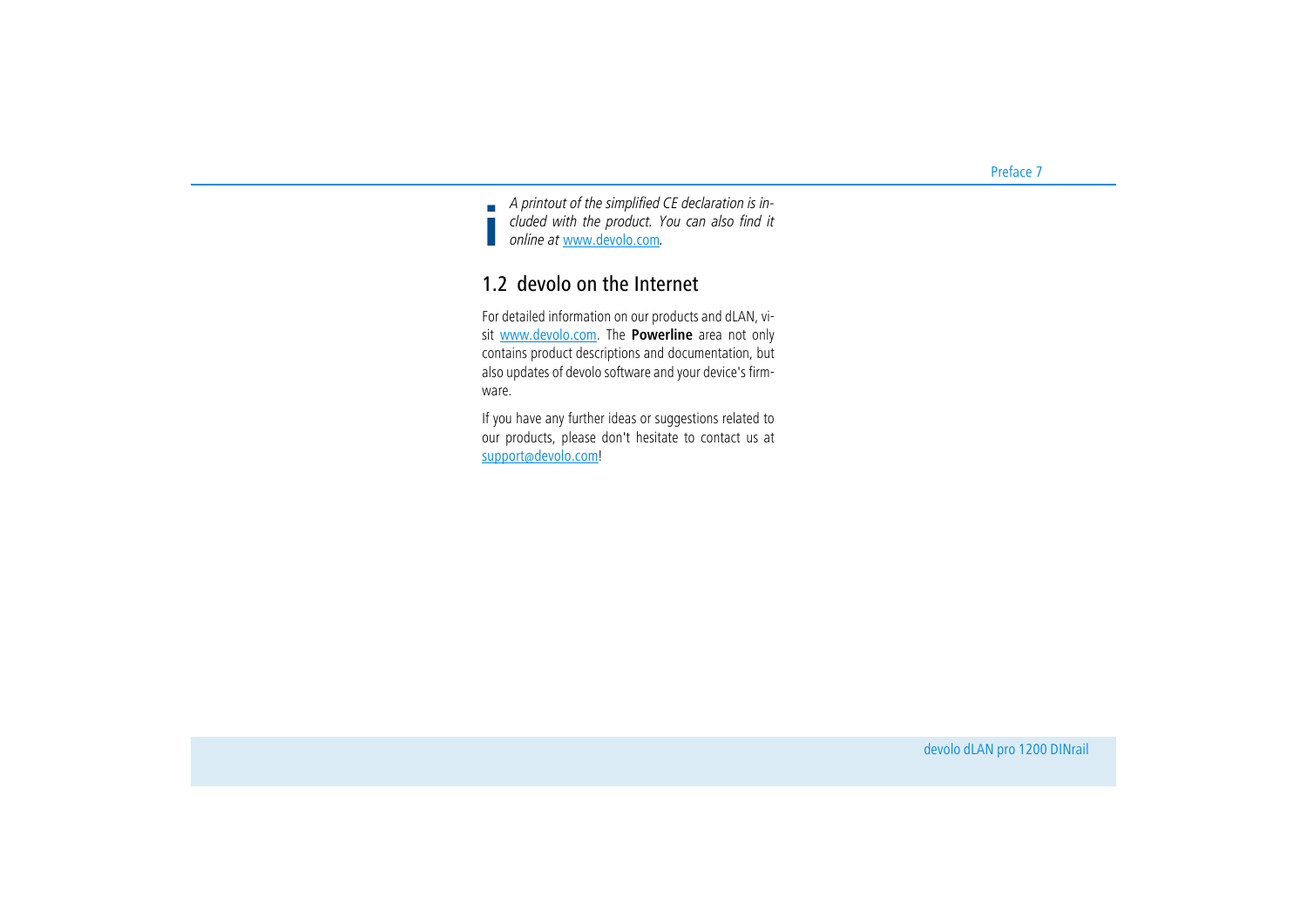## <span id="page-7-0"></span>2 Introduction

<span id="page-7-2"></span>**dLAN** is an intelligent, secure technology that lets you set up a home network easily, quickly and economically via your household electrical wiring, without the need for complex and expensive dedicated cabling. The available performance and effort required for the installation also compares favourably to traditional methods.

## <span id="page-7-1"></span>2.1 What exactly is dLAN?

**dLAN** (**d**irect **L**ocal **A**rea **N**etwork) uses the household power grid to transfer data between computers equipped with suitable adapters and other network components. As a result, any power outlet can be used as a network access point. The data is modulated prior to transfer and sent as a signal via household power lines. State-of-the-art technology ensures that the power and data networks do not interfere with one another. Networking via dLAN is fast and secure. The data is encrypted using a key (128-bit-AES encryption) to prevent interception by third parties.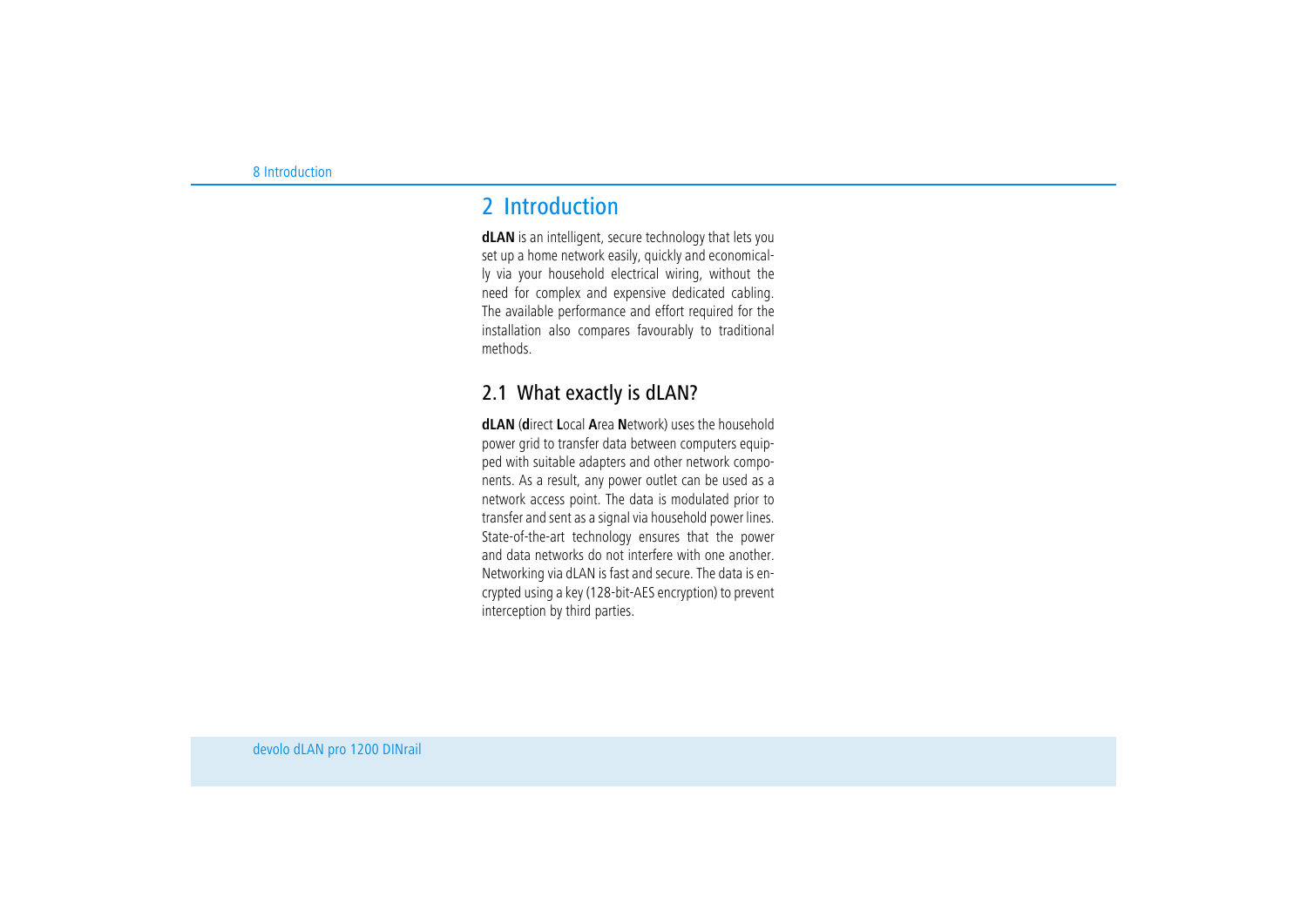## <span id="page-8-0"></span>2.2 dLAN pro 1200 DINrail

The dLAN pro 1200 DINrail combines the power industry and telecommunications and brings you one step closer to transparent cost statements for your consumption data. The energy data is transmitted from the intelligent power meter to your computer via the household electrical wiring. With a transmission speed of up to 1200 Mbps, the dLAN pro 1200 DINrail is also ideally suited for high-speed Internet.

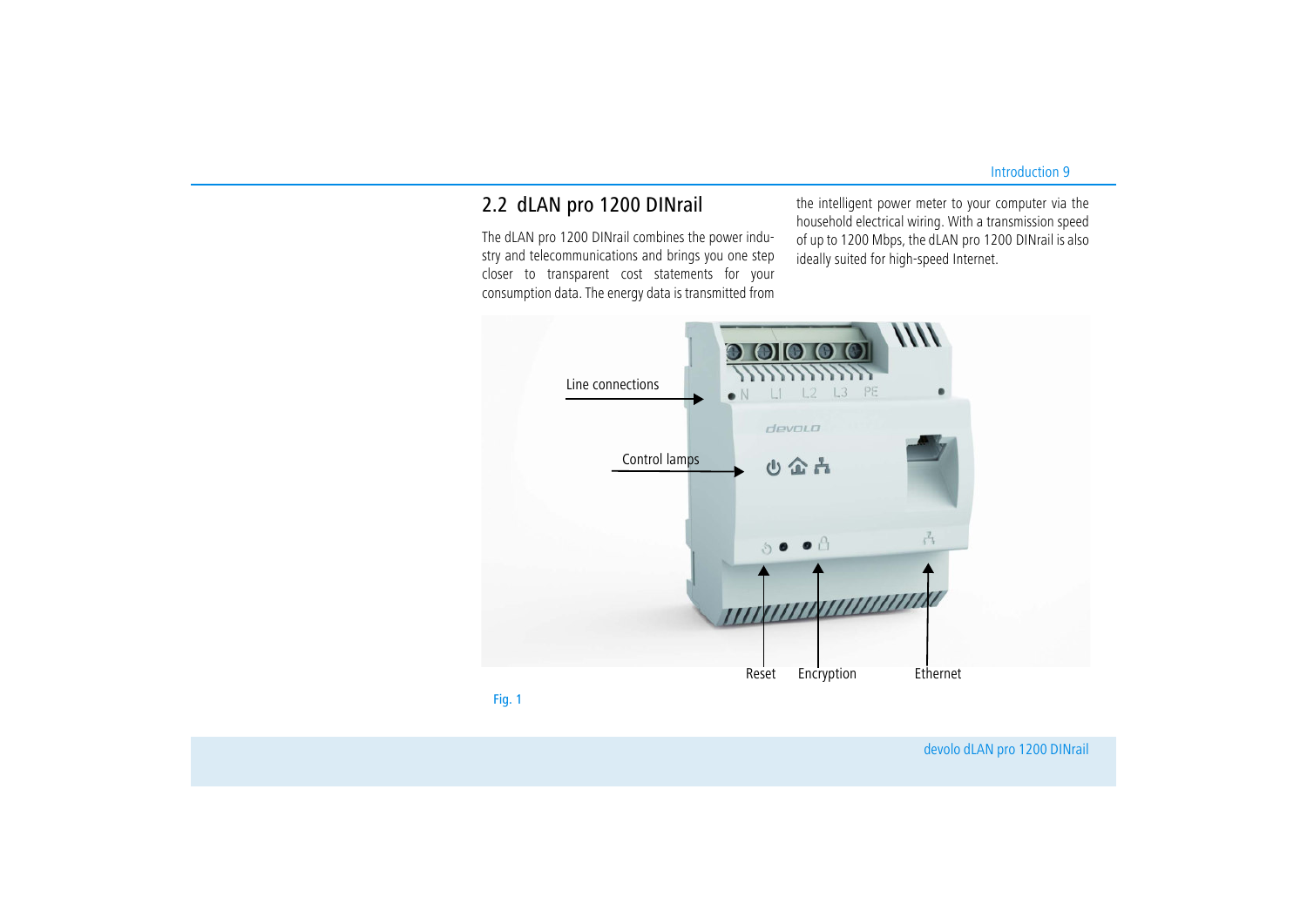#### <span id="page-9-0"></span>2.2.1 Functions

- **O** Direct installation in the control cabinet or power distribution box
- Optional: three-phase network connection for optimal network coverage
- Integrated Quality-of-Service functions (QoS) for automatic data prioritisation
- $\bullet$  Quality indicator LED for determining broadband status
- <span id="page-9-7"></span><span id="page-9-4"></span>**Gigabit-Ethernet port with Auto MDI/X**
- $\bullet$ PE connection
- $\bullet$ Master/slave or peer-to-peer architecture
- $\bullet$ Segments possible with up to 63 slaves per master
- Data transmission with a range up to 400 metres in the power grid
- Powerful 128-bit AES security for securing data transmission against unauthorised access
- **•** Further extensive configuration options (notching, output power etc.)
- **O** VLAN configuration for subnet management
- *Please note that some of the professional func-*
- *tions mentioned here can only be managed by*
- *the professional administration tool* **dLAN AVpro manager***.*

## <span id="page-9-1"></span>2.2.2 Ports

#### <span id="page-9-5"></span>Line connections (Fig. 1)

This is where you connect the conductors to the corresponding line connections.

#### <span id="page-9-9"></span>**NOTE:**

<span id="page-9-10"></span>**Single-phase connection**: Neutral conductors and external conductors are connected to terminals **N** and **L1.**

<span id="page-9-11"></span><span id="page-9-6"></span>**Three-phase connection**: Neutral conductors and three external conductors are connected to terminals **N, L1, L2 and L3.** The device is supplied with power via terminals **N** and **L1**.

<span id="page-9-8"></span><span id="page-9-3"></span>**PE connection**: Connecting the earth wire to the PE terminal is optional.

<span id="page-9-2"></span>The permitted **conductor cross-section** for connection to the terminals is **0.18 mm² to 6 mm²**.

#### Ethernet connection (Fig. 1)

This is where you connect the dLAN pro 1200 DINrail via an Ethernet cable to the intelligent power meter (MUC) or another Ethernet device (e.g. Internet access device).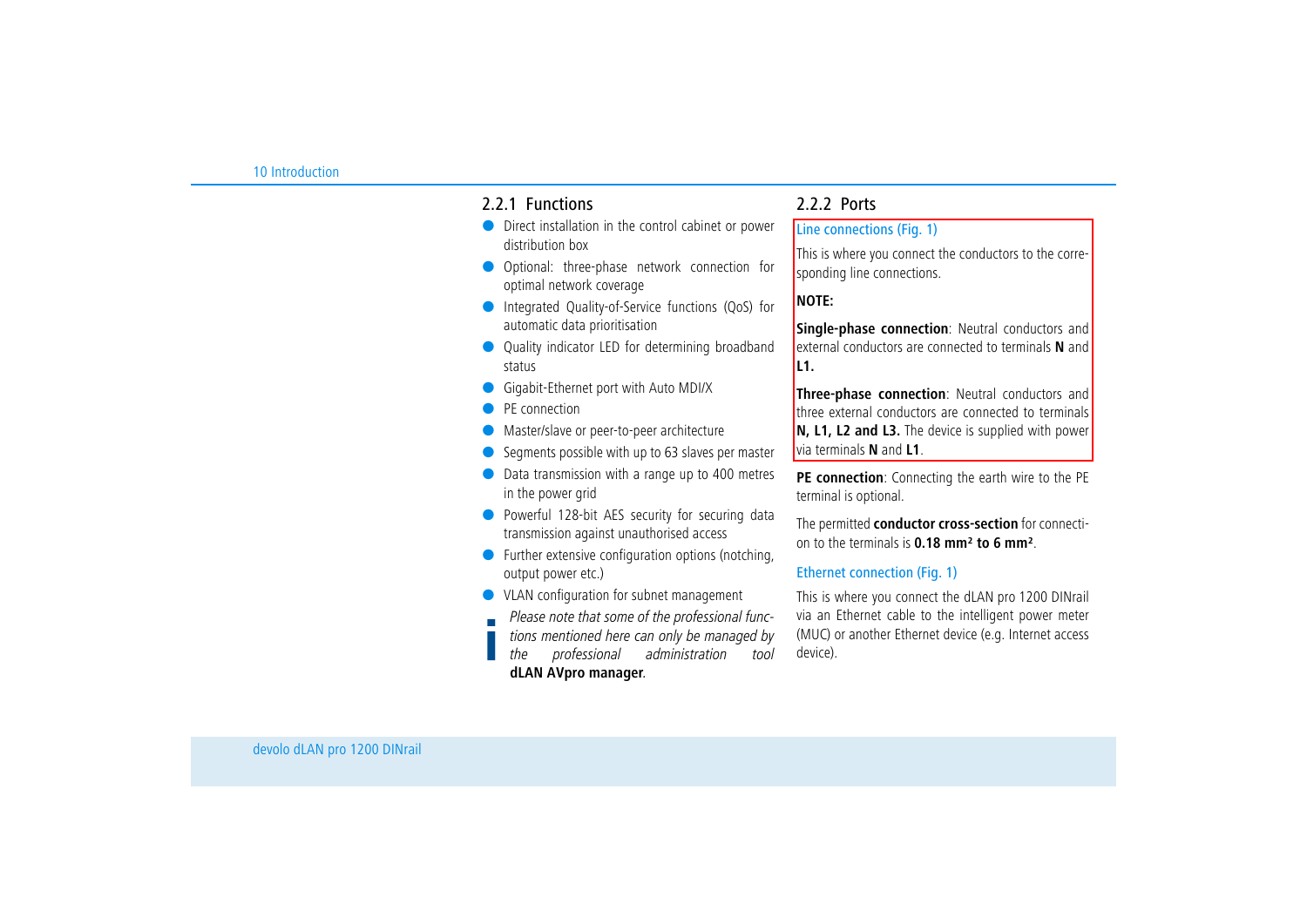## <span id="page-10-0"></span>2.2.3 Control lamps

#### Power (Fig.1)

Illuminates **green** when the dLAN pro 1200 DINrail is ready to operate; flashes **green** when the dLAN pro 1200 DINrail is in standby mode.

#### dLAN (Fig. 1)

Illuminates **green** if the **bandwidth is optimal**, i.e. the network connection is suitable e.g. for **HD video streaming**; flashes when data is being transmitted.

Illuminates **orange** if the **bandwidth is good**, i.e. the network connection is suitable e.g. for **SD video streaming**; flashes when data is being transmitted.

Illuminates **red** if the **bandwidth is adequate**, i.e. the network connection is still suitable for **transmission of energy data** or **Internet access**; flashes when data is being transmitted.

#### Ethernet (Fig. 1)

Illuminates **green** if there is a connection to the Ethernet network; flashes when data is being transmitted.

#### <span id="page-10-1"></span>2.2.4 Buttons

#### <span id="page-10-2"></span>Encryption button (Fig. 1)

Data encryption at the touch of a button; for a functional description of the encryption button, please continue reading in chapter **[4.1 dLAN network](#page-16-2) [encryption at the touch of a button](#page-16-2)**.

#### <span id="page-10-3"></span>Reset button (Fig. 1)

The device is restarted by pressing the reset button.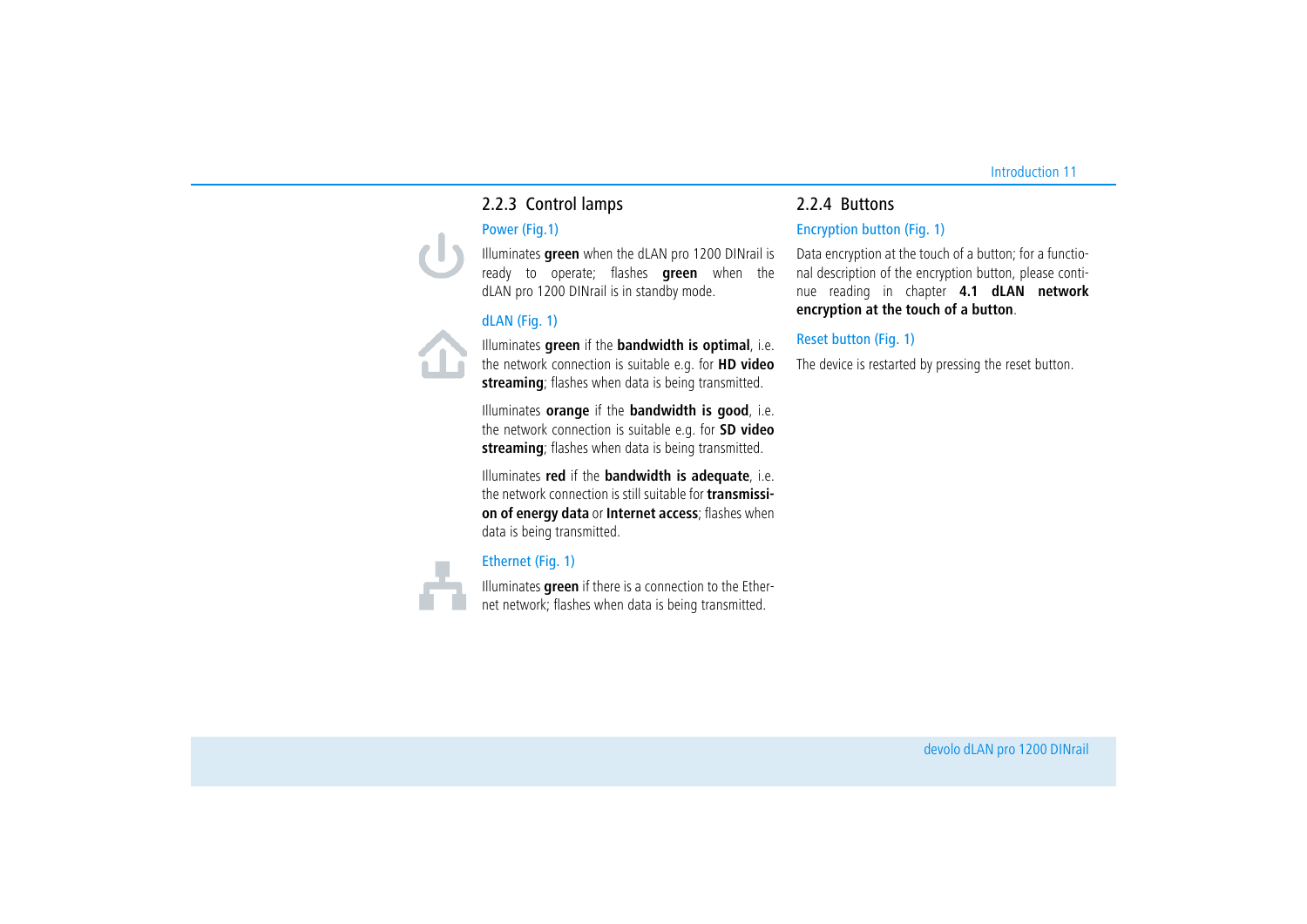## <span id="page-11-0"></span>2.3 Sample applications

Use dLAN pro 1200 DINrail to set up a network easily, quickly and economically via the mains supply network

dLAN pro 1200 DINrail as a link between the power industry and telecommunications for recording energy data



Fig. 2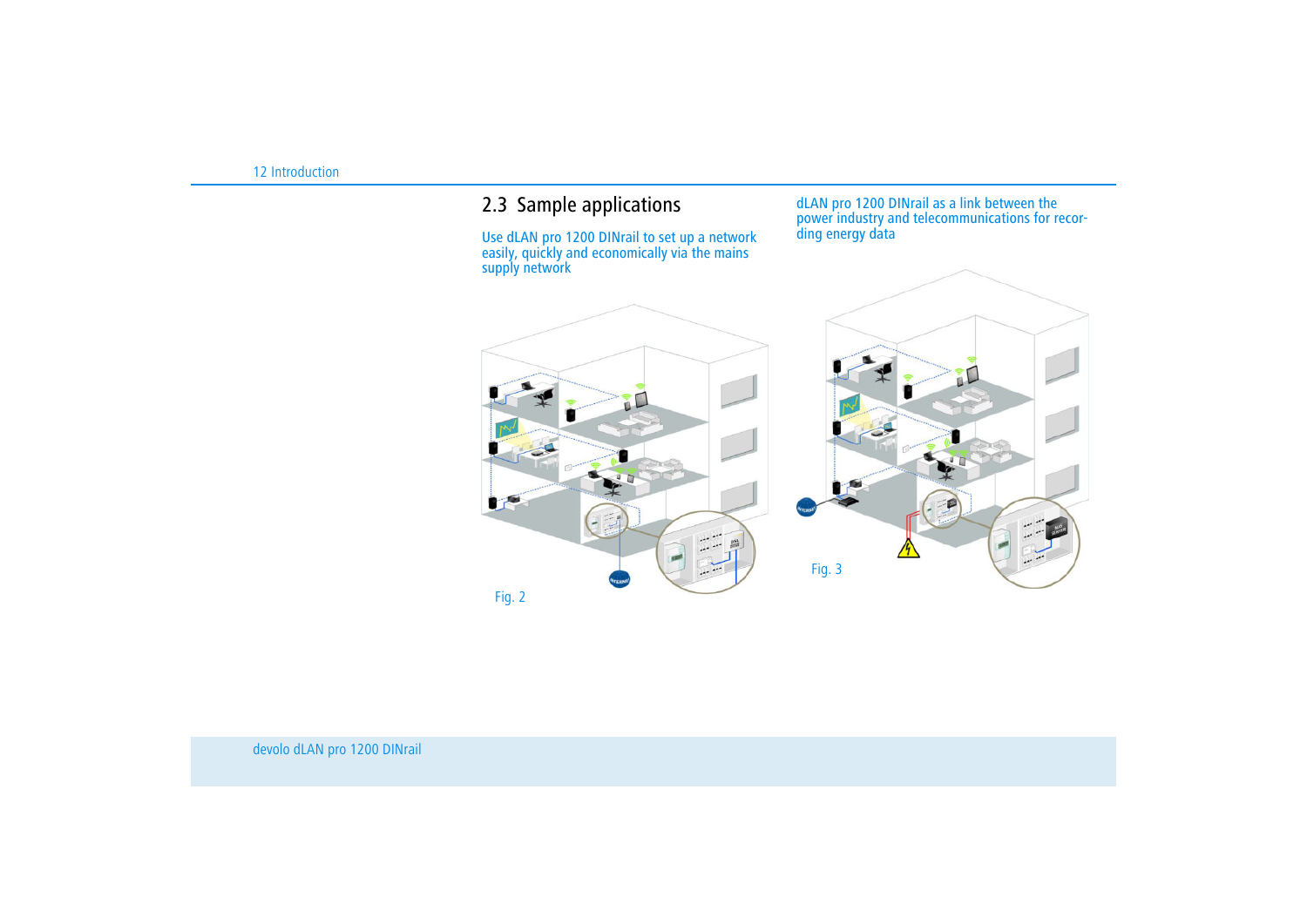## <span id="page-12-0"></span>3 Installation

In this chapter we describe the electrical installation of the dLAN pro 1200 DINrail on the top-hat rail in the power distribution box.

#### <span id="page-12-3"></span>Package contents

Please ensure that the delivery is complete before beginning with the installation of your dLAN pro 1200 DINrail.

- **In dLAN pro 1200 DINrail**
- **•** Ethernet cable

devolo AG reserves the right to change the package contents without prior notice.

#### <span id="page-12-5"></span>System requirements

- **Operating systems**: Windows 7 (x86/x64), Windows 8.1 (86/x64), Windows 10 (x86/x64), Linux Ubuntu (x86/x64), Mac OS X) and all operating systems with network support
- <span id="page-12-2"></span> $\bullet$ **Gigabit-Ethernet connection**

## <span id="page-12-4"></span><span id="page-12-1"></span>3.1 Important safety instructions

All safety and operating instructions should be read and understood before using the device, and should be kept for future reference.



#### **DANGER! Shock hazard**

Installations to the house wiring (230V or 400V) (\*according to the German Low-Voltage Connection Ordinance—NAV § 13) are only permitted to be carried out by an installation company registered in an installation directory of the network operator.

The work must be performed by a suitably qualified electrician (according to DIN VDE 0105-100). The accepted rules of electrical engineering (pursuant to the German Energy Act § 49 and DIN VDE 0100) must be complied with. It is essential that the mains power supply (main switch/circuit breaker/switch off fuse) is disconnected and secured against being switched back on to avoid an electrical shock from the device. Use a suitable measuring instrument to verify safe isolation from the power supply before work is commenced.

\*for Germany: NAV = Niederspannungsanschlussverordnung (Low-voltage Connection Ordinance) of 3 September 2010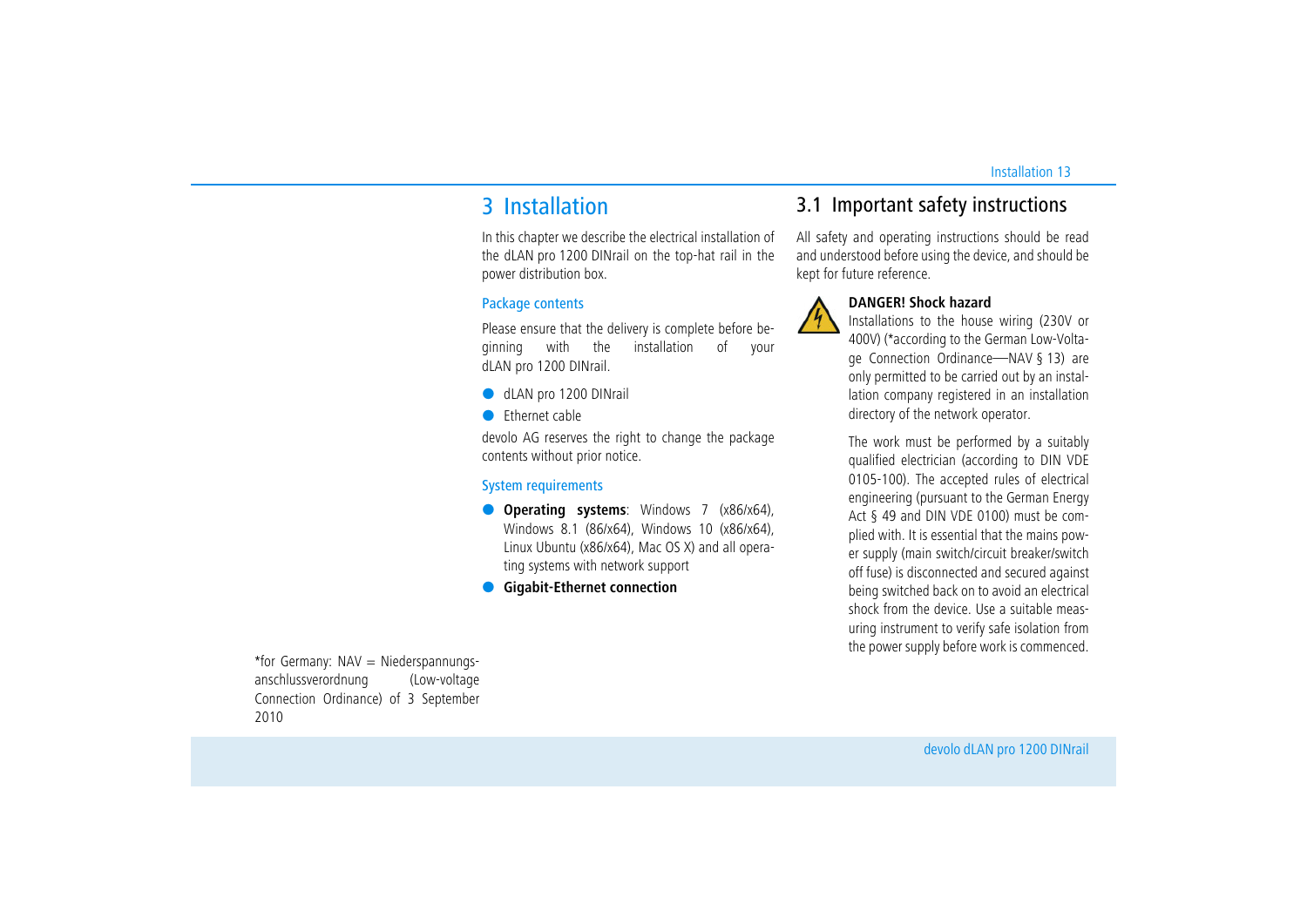

#### **DANGER! Shock hazard**

Components powered by the mains supply have to be secured with a circuit breaker.

An easily accessible disconnecter (such as a circuit breaker) must be available for each connected external conductor.

- $\bullet$  The device is intended for installation on the tophat rail in the installation area of overvoltage category 3 or lower.
- Never open the device. There are no user-serviceable parts inside the device.
- **Use the device in a dry location only.**
- $\bullet$  Do not insert any objects into the openings of the device.
- Slots and openings on the case serve as ventilation. Never block or cover them.
- $\bullet$ Do not keep the device in direct sunlight.
- $\bullet$ Never set up the device near a heater or radiator.
- $\bullet$  The device should be located only where sufficient ventilation can be ensured.
- Never use the device with a power supply that does not meet the specifications provided on the rating plate.
- In the event of damage, contact customer service. This applies, for example, if
- <span id="page-13-1"></span> $\bigcirc$  liquid has been spilled on the device or objects have fallen into the device.
- the device has been exposed to rain or water.
- the device does not work, even though the operating instructions have been followed properly.
- $\circ$  the device's case is damaged.

## <span id="page-13-0"></span>3.2 Electrical installation

- Install the dLAN pro 1200 DINrail properly on the top-hat rail.
- <span id="page-13-2"></span>*Take into account the vertical installation alignment of the device, so that the mains power supply comes from above.*
- Now connect the conductors according to the line connections.
	- *When connecting to the sockets, make sure the conductor cross-section is 0.18 mm² to 6 mm².*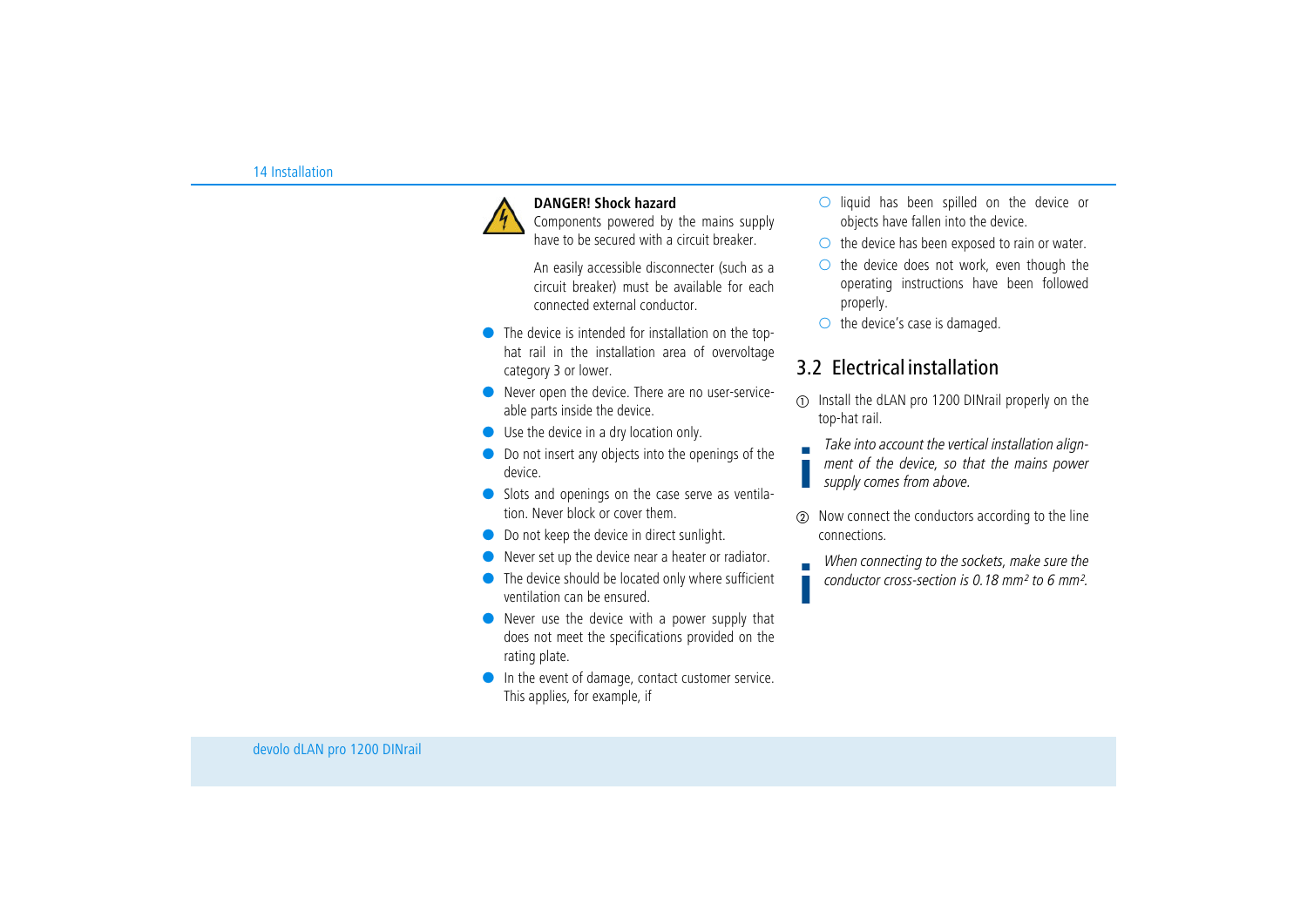

#### **DANGER!**

Risk of fire caused by incorrect conductor cross-section and improper installation of the power supply

Comply with the specified conductor crosssections and ensure the power supply is correctly installed

- <span id="page-14-4"></span> **Single-phase connection**: Neutral conductors and external conductors are connected to terminals **N** and **L1** (see Fig. 4).
- <span id="page-14-6"></span><span id="page-14-5"></span><span id="page-14-2"></span><span id="page-14-1"></span> **Three-phase connection**: Neutral conductors and three external conductors are connected to terminals **N, L1, L2 and L3**. The device is **supplied with power** via terminals **N** and **L1** (see Fig. 5).
- <span id="page-14-3"></span>**PE connection**: Connecting the earth wire to the PE terminal is optional but it provides an even more stable network connection with significantly longer range (range+) thanks to MIMO technology.





#### <span id="page-14-0"></span>Fig. 4

*In general, connection of the dLAN pro 1200 DINrail to one phase and to one neutral conductor is adequate, even for communicating over multiple phases. To optimise the data transmission, however, we recommend a connection with all three-phases and earth wire (PE).*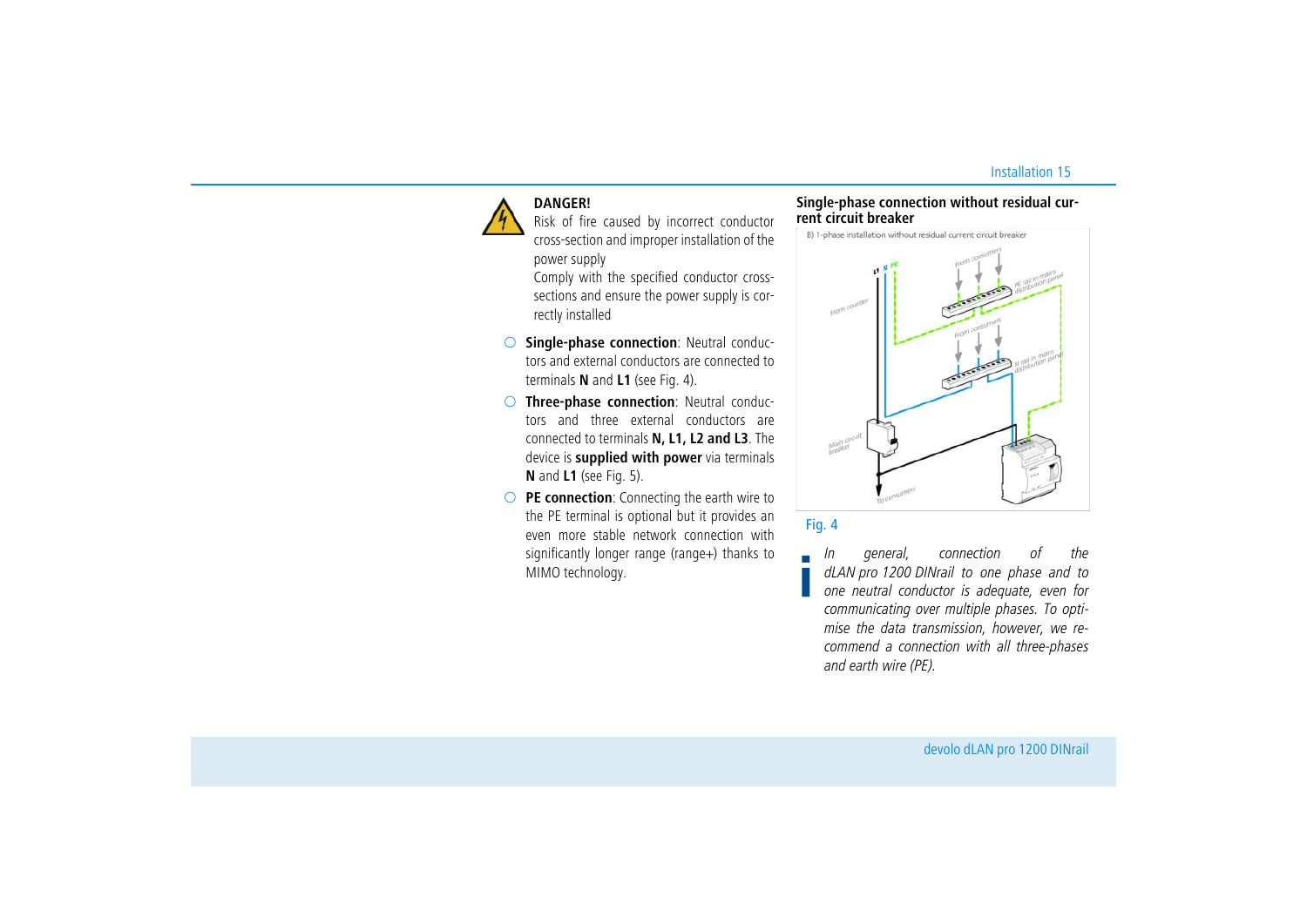#### <span id="page-15-0"></span>**Three-phase connection without residual current circuit breaker**



**Fig. 5**

 After installing the protective cover, the dLAN pro 1200 DINrail can be connected via Ethernet to the desired network device (e.g. MUC, Internet access device).

As soon as at least one other dLAN pro device has been connected and plugged into the mains supply, a dLAN network is set up. Secure the dLAN network against unauthorised access by using the **devolo dLAN AVpro manager software** or the **encryption** **button**. For information on how to proceed, refer to Chapter **[4 dLAN network](#page-16-3)**.

*For detailed information about connecting other devolo dLAN devices, visit our website* [www.devolo.com](https://www.devolo.com/)*.*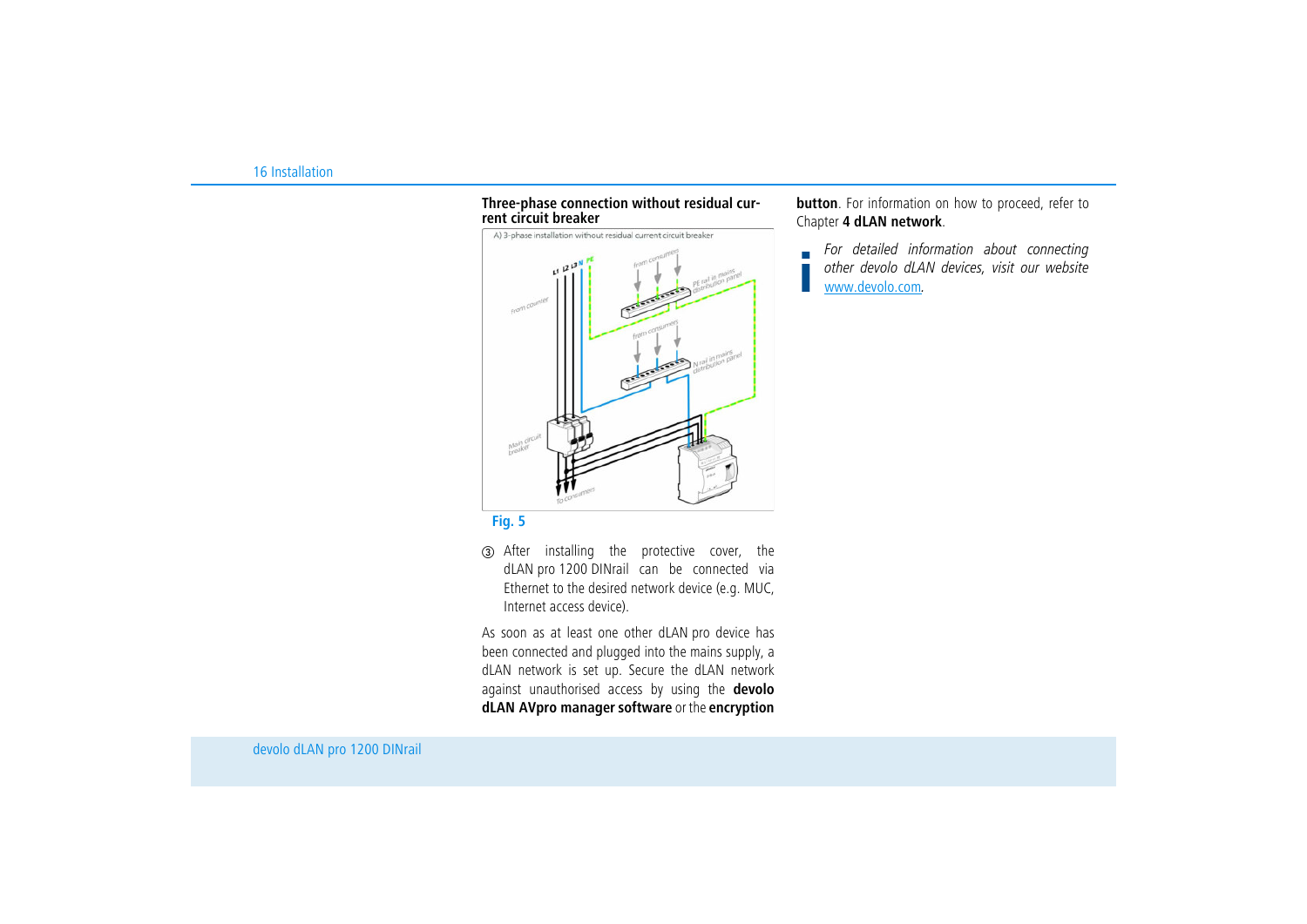## <span id="page-16-3"></span><span id="page-16-0"></span>4 dLAN network

Before you can use the dLAN pro 1200 DINrail in your dLAN network, first you have to connect it to other dLAN devices as a home network. Two specific pieces of information are especially important for this:

- Shared use of the dLAN password serves as access control and results in a delimited dLAN network.
- Shared use of a dLAN password serves as encryption of the dLAN network, and thereby the interception protection, of the transmitted data.

The dLAN password can be specified automatically via the **encryption button** or manually using one of the programs dLAN AVpro manager or Cockpit. Please note the following basic principle when choosing your encryption method:

- <span id="page-16-4"></span>- In dLAN networks, data encryption is as **simple as touching a button**, since **all corresponding dLAN devices are equipped with an encryption button**.
- For dLAN networks that include devices **with and without encryption buttons**, data encryption must be set up using the dLAN AVpro manager or Cockpit.

## <span id="page-16-2"></span><span id="page-16-1"></span>4.1 dLAN network encryption at the touch of a button

<span id="page-16-5"></span>To encrypt a dLAN network, in which all associated devices are equipped with an encryption button, simply press the encryption button that is located on the device. Pressing this button will encrypt your dLAN network with a randomly generated password.

*For security reasons, the function of the security button in the dLAN AVpro manager can be disabled.* 

The following section contains exact instructions of encryption on the basis of possible network scenarios:

*dLAN devices cannot be configured while in Standby mode.*

#### Encrypting a new dLAN network with a dLAN pro 1200 DINrail and an additional dLAN device

Once both dLAN devices have been successfully connected, press each encryption button for **one second within two minutes** of one another.



That's it! Your dLAN network is now protected against unauthorised access.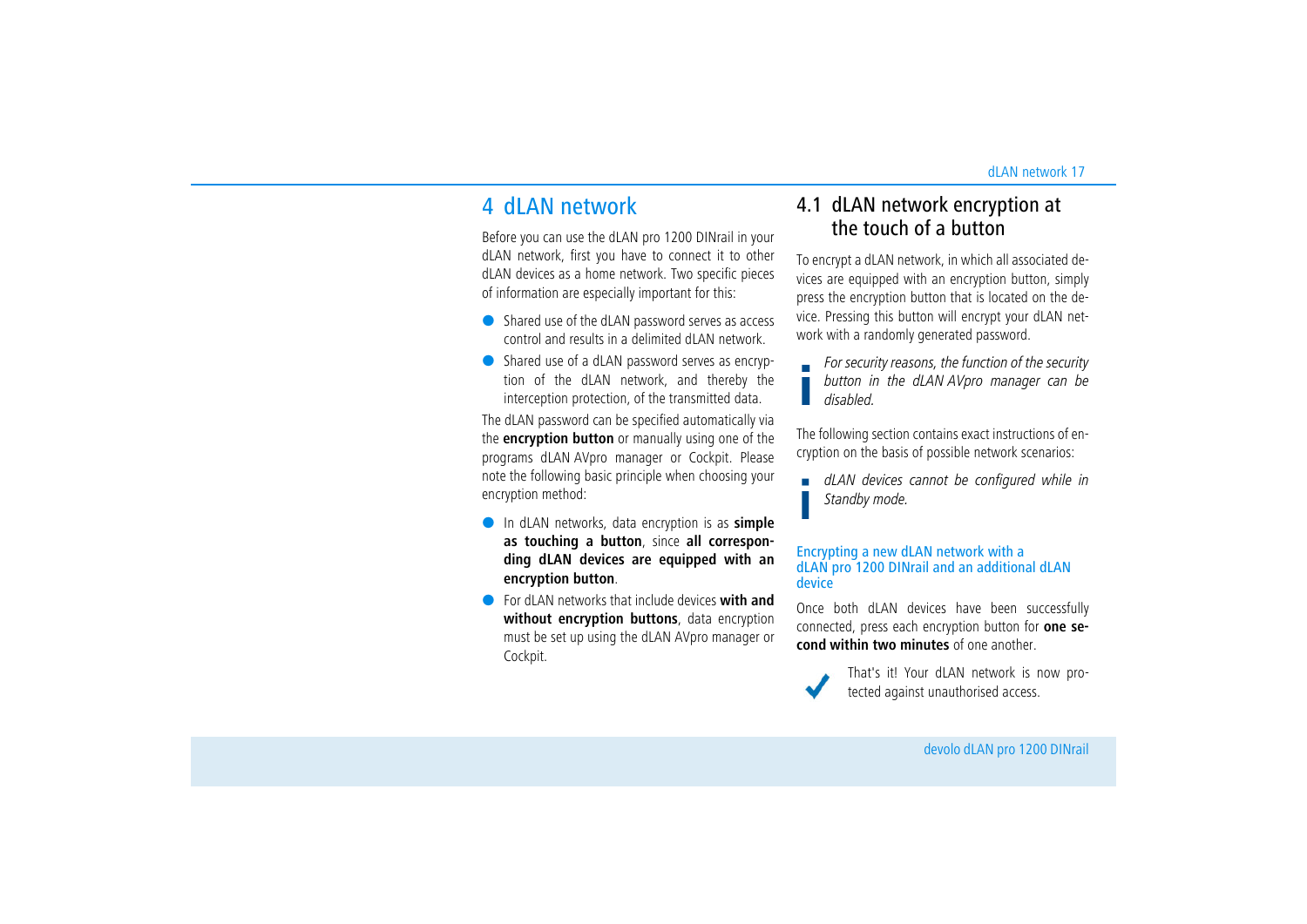

#### Expanding an existing dLAN network by adding another dl AN device

If you have already secured your existing dLAN network using the encryption button, use the same method to integrate further adapters. Once you have successfully connected the new dLAN device, first press the encryption button (for **one second**) of one of your network's existing device, then press the encryption button (**for one second**) of your new dLAN device **within two minutes**.

That's it! The new dLAN device is now integrated in your network. To integrate additional dLAN devices in your network, repeat the above steps.

#### Removing a dLAN device from a network

To remove a dLAN pro 1200 DINrail or another dLAN device from an existing network, press its encryption button for **at least ten seconds**. The device will be assigned a new randomly generated password and will thus no longer be able to access the network. To integrate the device into a different dLAN network, follow the steps described above, depending on whether you are setting up a new network or adding the device to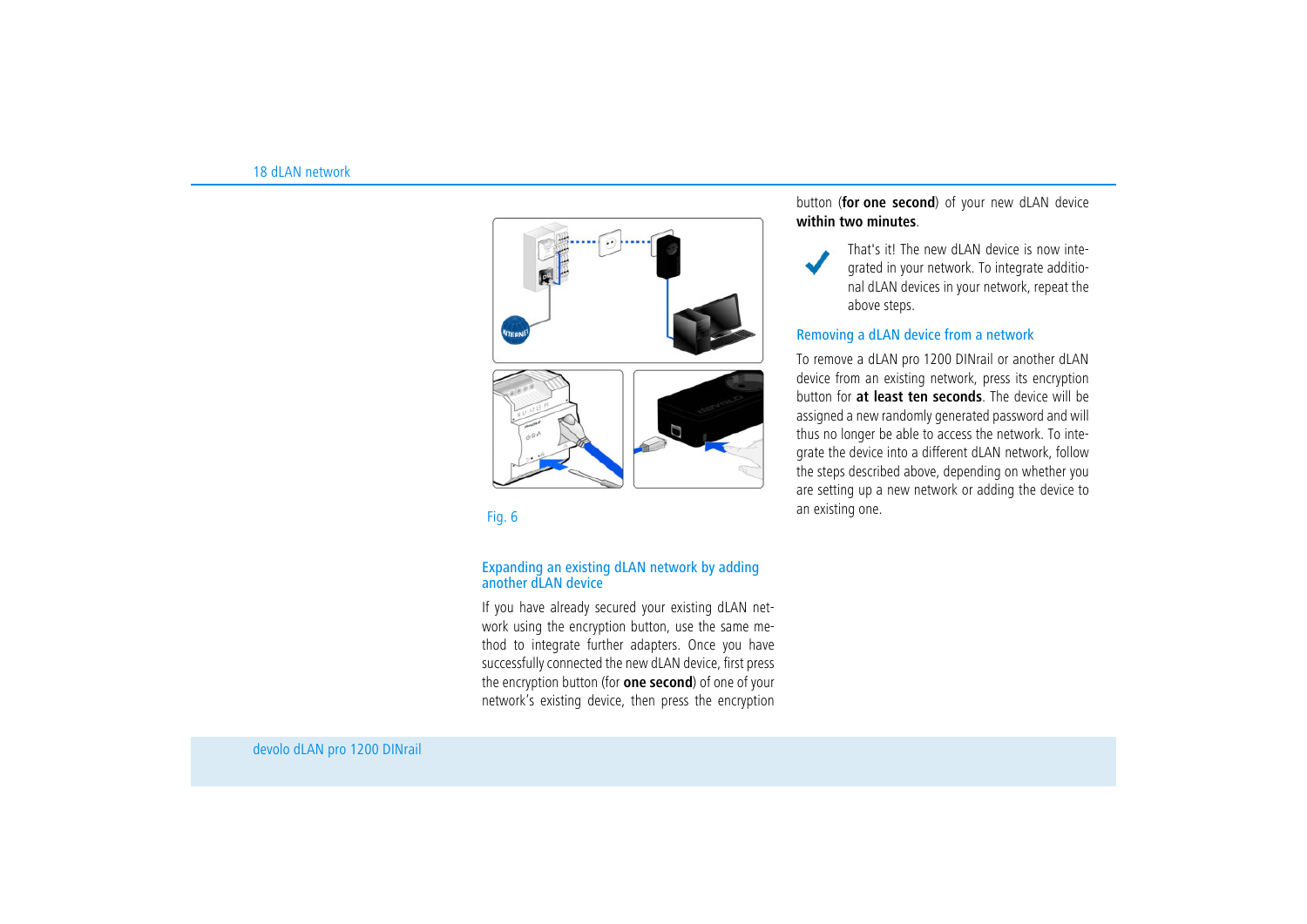### <span id="page-18-0"></span>4.2 devolo management software

Regardless of whether you want to manage simple dLAN home networks or the rather more complex (professional) dLAN networks, the devolo Cockpit and dLAN AVpro manager management software will support you:

#### <span id="page-18-3"></span><span id="page-18-1"></span>4.2.1 devolo Cockpit

**devolo Cockpit** – as app or computer program – is a tool for monitoring and encryption, which you can use to search out all other accessible dLAN devices in your home network and connect them together into a secure network. Due to its logical graphic design, devolo Cockpit is easy and intuitive to operate.

The devolo Cockpit computer program is available for free [download](https://www.devolo.com/en/Business-Solutions/Software/dLAN-AVpro-Manager) at the devolo websites.

#### <span id="page-18-4"></span><span id="page-18-2"></span>4.2.2 dLAN AVpro manager

The **dLAN AVpro manager** supports you effectively while configuring and monitoring the various dLAN devices in your more complex and professional dLAN networks. It provides advanced dLAN functions, such as:

- **Central administration interface with beginner** and expert mode
- Real time monitoring of all the dLAN devices in the network
- $\bullet$  Global or individual assignment of security settings for databases and devices
- $\bullet$  MDU mode for master/slave networks and peerto-peer networks
	- *For detailed descriptions and information on configuration of your dLAN network please consult the dLAN AVpro manager manual.*

The dLAN AVpro manager program is available for free [download](https://www.devolo.com/en/Business-Solutions/Software/dLAN-AVpro-Manager) at the professional devolo websites.

#### Note for dLAN (pro) users

Avoid updating devices with devolo Cockpit to ensure the compatibility of a professional dLAN network with dLAN devices to the dLAN AVpro manager software. We therefore recommend dLAN (pro) users with existing professional dLAN networks to retain the previous network configuration method.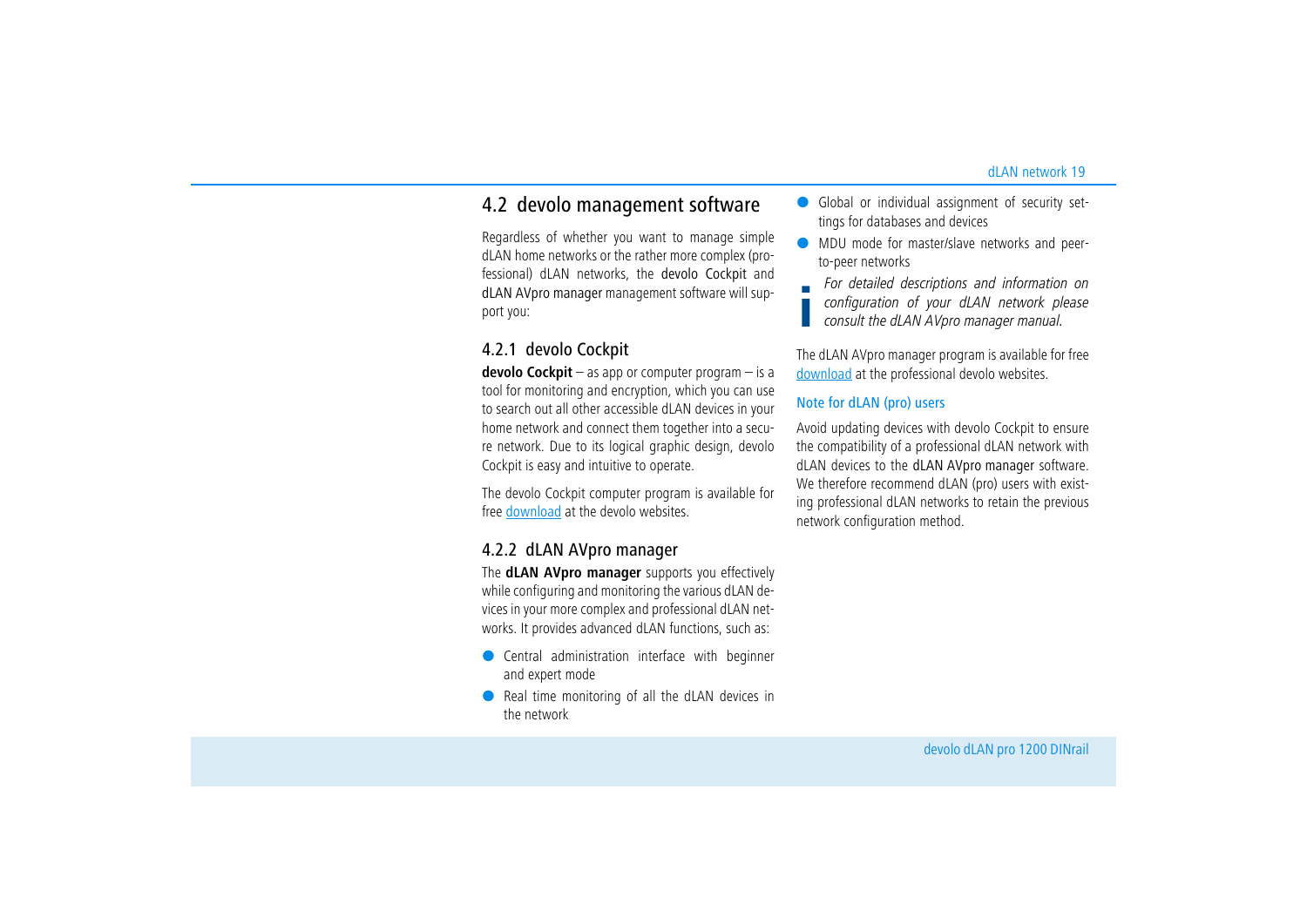## <span id="page-19-0"></span>5 Appendix

## <span id="page-19-3"></span><span id="page-19-1"></span>5.1 Disposal of old devices

To be used in the countries of the European Union and other European countries with a separate collecting system:



The icon with crossed-out wastebasket on the device means that this product is an electrical or electronic device that falls within the scope of application of the European Community WEEE Directive. These types of devices may no longer be disposed of with household waste. Rather they can be given to a municipal collection point free of charge. Contact your municipal government to find out the address and hours of the nearest collection point.

## <span id="page-19-4"></span><span id="page-19-2"></span>5.2 Warranty conditions

If your devolo device is found to be defective during initial installation or within the warranty period, please contact the vendor who sold you the product. The vendor will take care of the repair or warranty claim for you. The complete warranty conditions can be found at <www.devolo.com/warranty>.